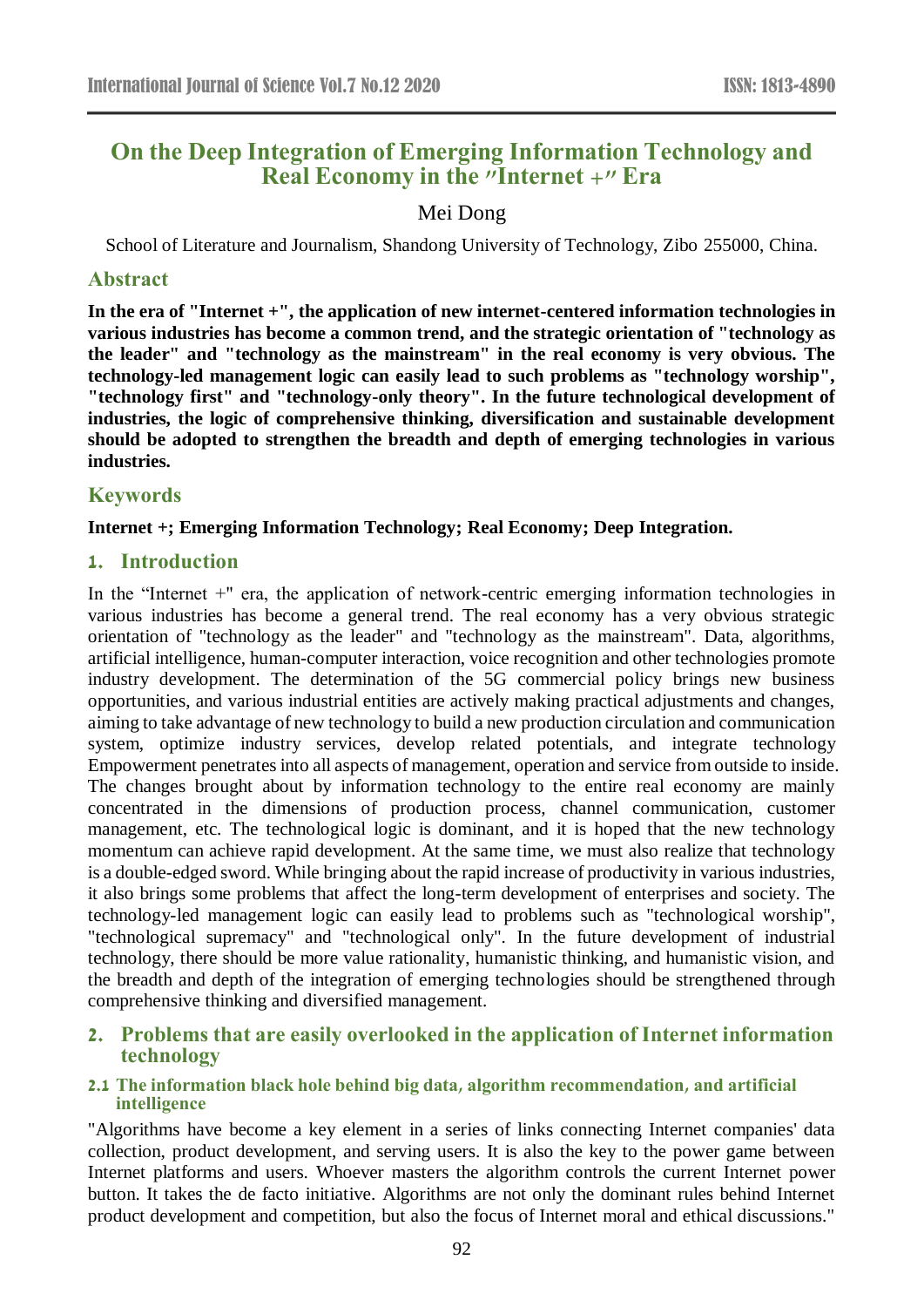[1] Algorithm-based data organization, algorithm structure, and information push have led to information behind The subjective tendency, benefit selection and narrowing of interest. The information black hole first manifests as the narrowing of the information push after the information is filtered and selected by the supervisor. In the process of data selection, algorithm model, and information push, how much information is disseminated and what information is disseminated, it is inevitable that there will be a subjective choice by the information platform and the network leading party. This choice does not have absolute objectivity and comprehensiveness. On the one hand, because the information subject cannot master all aspects of big data, it will inevitably have an insufficient prerequisite effect on the comprehensiveness of the content obtained; on the other hand, the information being pushed is often deemed appropriate by the dissemination subject because of its own perspective and interests. In part, other key information is discarded intentionally or accidentally. In addition, user privacy information is invaded. Network user tracking, big data collection, algorithm analysis, community positioning and other technical means are used extensively, making consumers' personal information easily searchable, calculated and monitored. When private information becomes transparent and consumers are exposed to technological insights, it can cause mental and physical distress.

#### **2.2 Artificial intelligence does not provide a sufficiently super service experience**

Many people have had this experience, communicating with customer service, and being asked to redescribe and submit the problem over and over again, which eventually led to the problem being kicked and nothing stopped. For example, the following AI customer service dialogue with customers: Customer: Not satisfied.

AI customer service: I will work harder to improve myself, I hope you will not be unhappy.

Customer: Did not solve my problem.

AI Customer Service: I'm sorry I didn't help you, my goal is to help you solve problems, and I will study harder! In order to deal with you faster, please describe your problem in detail.

Customer: Can't we send a human worker to call customer service?

AI Customer Service: Please don't worry, I will try my best to help you. In order to deal with you faster, please describe your problem in detail.

It can be seen from the above dialogue that the artificial intelligence customer service responds to questions. If there is a choice between artificial intelligence services and manual services, people tend to choose the latter. Since computers are not infinitely fast, memory is not free, and computing time and space are a limited resource. Algorithms can be regarded as a kind of technical infiniteness like computer hardware. Any algorithm is terminated after a limited number of basic operations. Limited output. Therefore, artificial intelligence services are not as powerful as imagined, and there are many loopholes and deficiencies in practical applications.

#### **2.3 Technological development has not brought the greatest happiness people imagined**

On June 3, 2020, the book "Technology for Good" was published. The book was co-edited by Tencent Research Institute and Tencent's Corporate Culture Department. The title of the book comes from Tencent's new corporate mission and vision, "User-oriented, Technology for Good". This vision was officially released on November 11, 2019 when Tencent was 21 years old. In the prominent position at the top of the cover of the book, Ma Huateng's explanation is quoted-technology is a kind of ability, and goodness is a choice. [3] This explanation not only strengthens and explains the meaning of the book title, but also highlights the idea, attitude and value that the company wants to convey to the society. "Modern society is an age where everything is ready and nothing is lacking. It is difficult to increase our happiness simply by adding material. On the contrary, we increasingly think that those materials are cumbersome, which can not be taken away, and are always outdated and outdated. Devaluation." "The era when material determines happiness is over. The real meaning of technology is not to provide us with endless products, but to make each product rich to the extent that you have to reduce other products." [3] The future The highest value is not calibrated by foreign objects. Real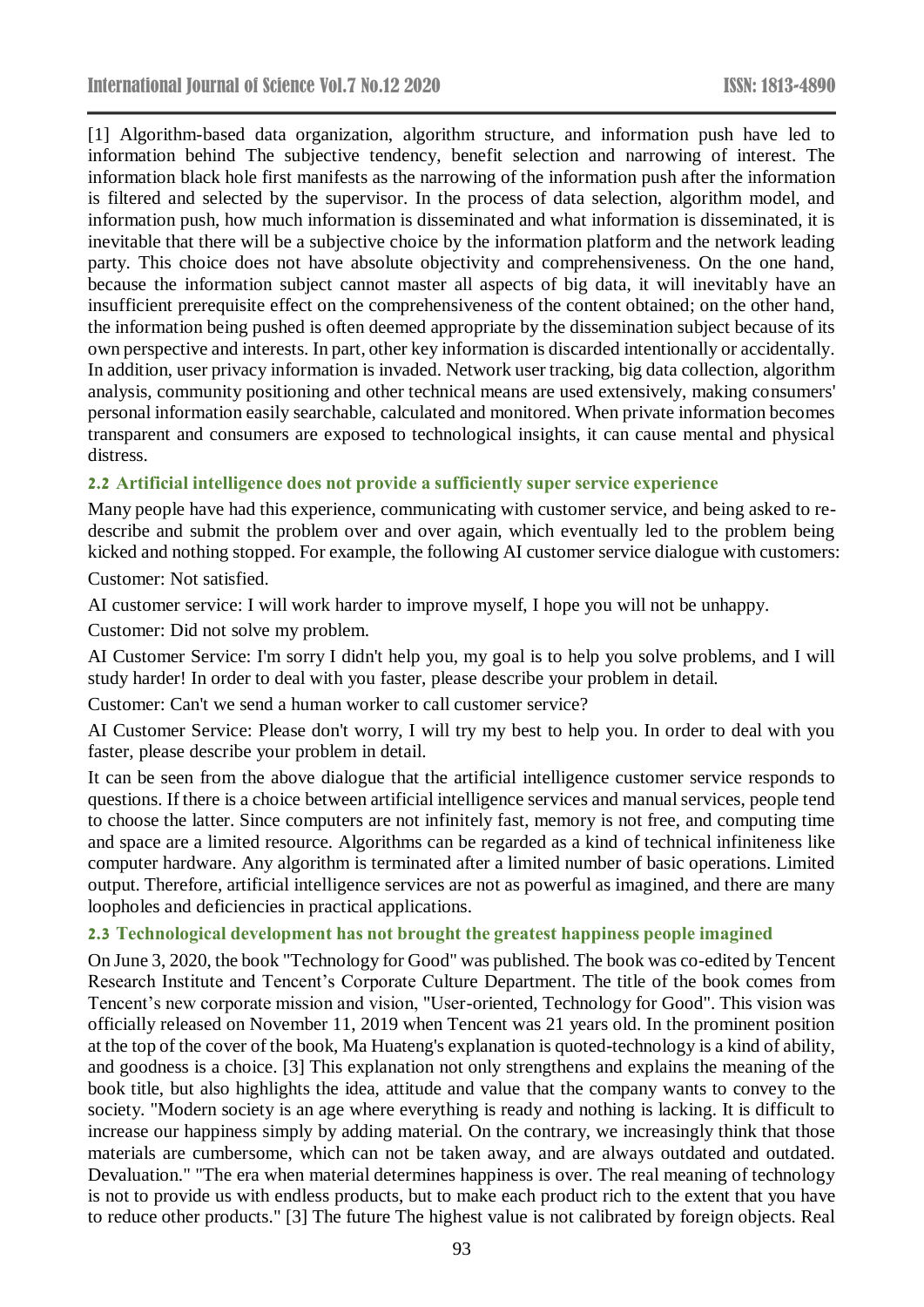happiness comes from harmonious social relations and sustainable economic development. The rapid advancement of Internet technology and the economic prosperity brought about by core technologies have not brought people the greatest happiness expected. The network insecurity, technological aggressive expansion, and resource-consuming development brought about by emerging technologies have brought detailed Fearful worries and deep thoughts on a series of value concepts such as the outlook on development and technology.

# **3. In-depth integration of technology and real economy should be considered**

### **3.1 Strengthen technological research and innovation, and master core key technologies**

In the 5G era, information technology represented by artificial intelligence presents new features such as deep learning, cross-industry integration, human-machine collaboration, openness of group intelligence, and autonomous control. It is having a major and profound impact on economic development, social progress, and global governance. On September 11, General Secretary Xi Jinping presided over a symposium for scientists and delivered an important speech: "Adhere to the frontiers of world science and technology, the main economic battlefield, the major needs of the country, the lives and health of the people, and continue to advance the breadth and depth of science and technology. "In the 5G era, with regard to information technology represented by the Internet, the Internet of Things, big data, cloud computing, AI, and smart sensors, all business entities must embrace changes in their thinking, and they must also hold onto their original aspirations and understand big data algorithms and artificial intelligence. Limitations, avoid blind technology worship, build a high-efficiency and high-efficiency human-computer collaboration model, create a good industrial economic ecology, and create a better life for mankind.

### **3.2 Strengthen user problem-oriented construction and give users a good experience**

Technology is not a gimmick, packaging or a guise. It is fundamental to establish a management method of honest operation, fast and effective, and in-depth communication in production and operation. Adhere to the user-centric technology orientation, design a management model accordingly, actively conduct consumer communication and feedback, and carry out reasonable operations and push activities around the needs and deep-level needs of consumers, only to maximize the interests of consumers , Industrialized management and operation can be regarded as successful. The current technology has not yet developed to the "strong artificial intelligence" stage. The current algorithm is more of a hybrid algorithm that requires machines and humans to input information for it. The algorithm has many limitations in specific applications. [4] It is necessary to continue to explore new technologies and methods, establish artificial intelligence service standards, and strengthen algorithm validity. This includes increasing data organization capabilities, development capabilities, and interaction capabilities, de-mechanization, enriching service experience, and embodying the "human nature of services" "And "activity" are in line with the human service standards of humanized and creative problem solving.

### **3.3 Taking into account the tool rationality and value rationality in technological development**

Undoubtedly, technology has brought about the improvement of production capacity and the enhancement of competitiveness. Technological innovation provides the extremely fast power required for product development and innovation, and determines the speed and degree of enterprise development. It's just that in the management and operation of the enterprise, it is necessary to think about the essence of development at the same time, not forgetting to establish the consciousness of scientific and technological ecological civilization, humanism, leading the concept of healthy consumption, and creating an environmentally friendly brand development relationship. Technological development is an overall activity that includes commercial value and social value. In addition to its functional role, ethics and social significance are equally important. The changes brought by new technologies such as big data, algorithms, and artificial intelligence to industrial development not only stop at the technical level, but also rise to the height of society. For example, huawei, Alibaba, Haier, Gree and other outstanding enterprises all emphasize social responsibility